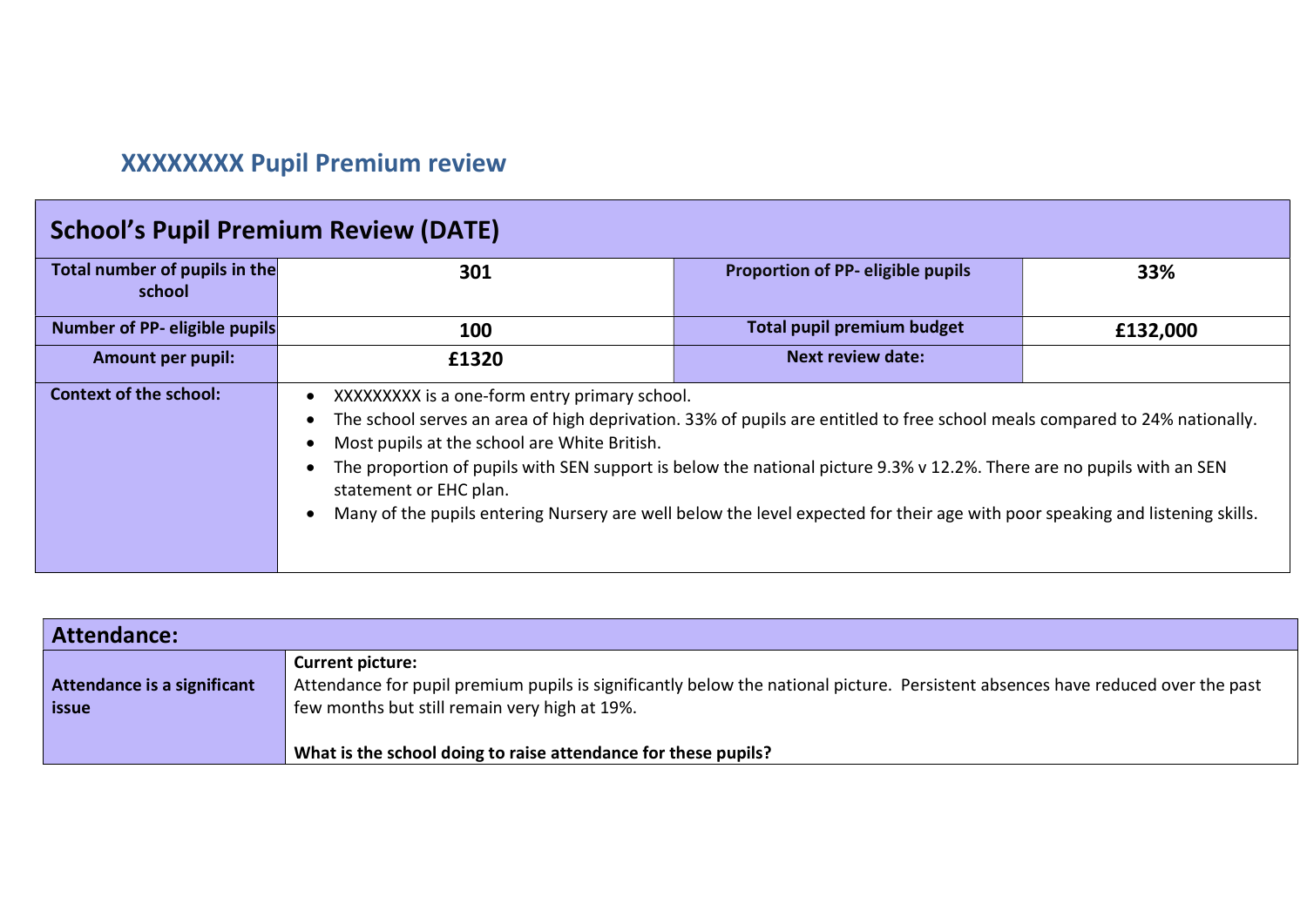| Senior leaders have correctly identified the need to improve the rates of attendance and PA for this group of pupils. They<br>have introduced a walking bus, which collects some of the most vulnerable pupils to ensure they attend school each day.<br>They work closely with an EWO who attends meetings on a regular basis.              |
|----------------------------------------------------------------------------------------------------------------------------------------------------------------------------------------------------------------------------------------------------------------------------------------------------------------------------------------------|
| There is a consistent policy across the MAT re attendance which is used by the school. First day calling is carried out as the<br>first step every day.                                                                                                                                                                                      |
| Senior leaders have now ensured that analysis of attendance is completed regularly and identifies any pupil premium pupil<br>falling below 93% in the first instance. If a pupil hits this trigger, then a letter is sent to the parents to ensure they are<br>immediately informed of the impact this is having on their child's education. |
| <b>Next Steps:</b><br>Continue to monitor attendance for this group of pupils to ensure actions taken continue to raise attendance levels.                                                                                                                                                                                                   |

| <b>School performance evidence:</b>   |                                                                                                                                                                                                             |
|---------------------------------------|-------------------------------------------------------------------------------------------------------------------------------------------------------------------------------------------------------------|
| <b>Key statements from</b>            | Areas identified from the previous inspection report:                                                                                                                                                       |
| Ofsted report(s)                      | The school was inspected on 7 <sup>th</sup> -8 <sup>th</sup> February.                                                                                                                                      |
| relating to the                       | AFI:                                                                                                                                                                                                        |
| performance of                        | Increase capacity of leadership and governance in order to secure strong leadership for SEN and the pupil premium.                                                                                          |
| pupils:                               | An external review of governance and an external review of the school's use of the pupil premium should be undertaken in<br>order to assess how these aspects of leadership and management may be improved. |
| <b>Outcomes for pupil premium</b>     | <b>Current picture:</b>                                                                                                                                                                                     |
| <b>pupils</b>                         | School data is not yet accurate enough due to weak teacher assessment. Therefore, it is difficult for senior leaders to make a                                                                              |
| SEF                                   | secure judgement about attainment and progress for pupil premium pupils. They have collected assessment information and are in                                                                              |
| disadvantaged<br>Documents looked at: | the process of moderating these judgments in order to get a secure baseline from which to challenge teachers and ensure pupils                                                                              |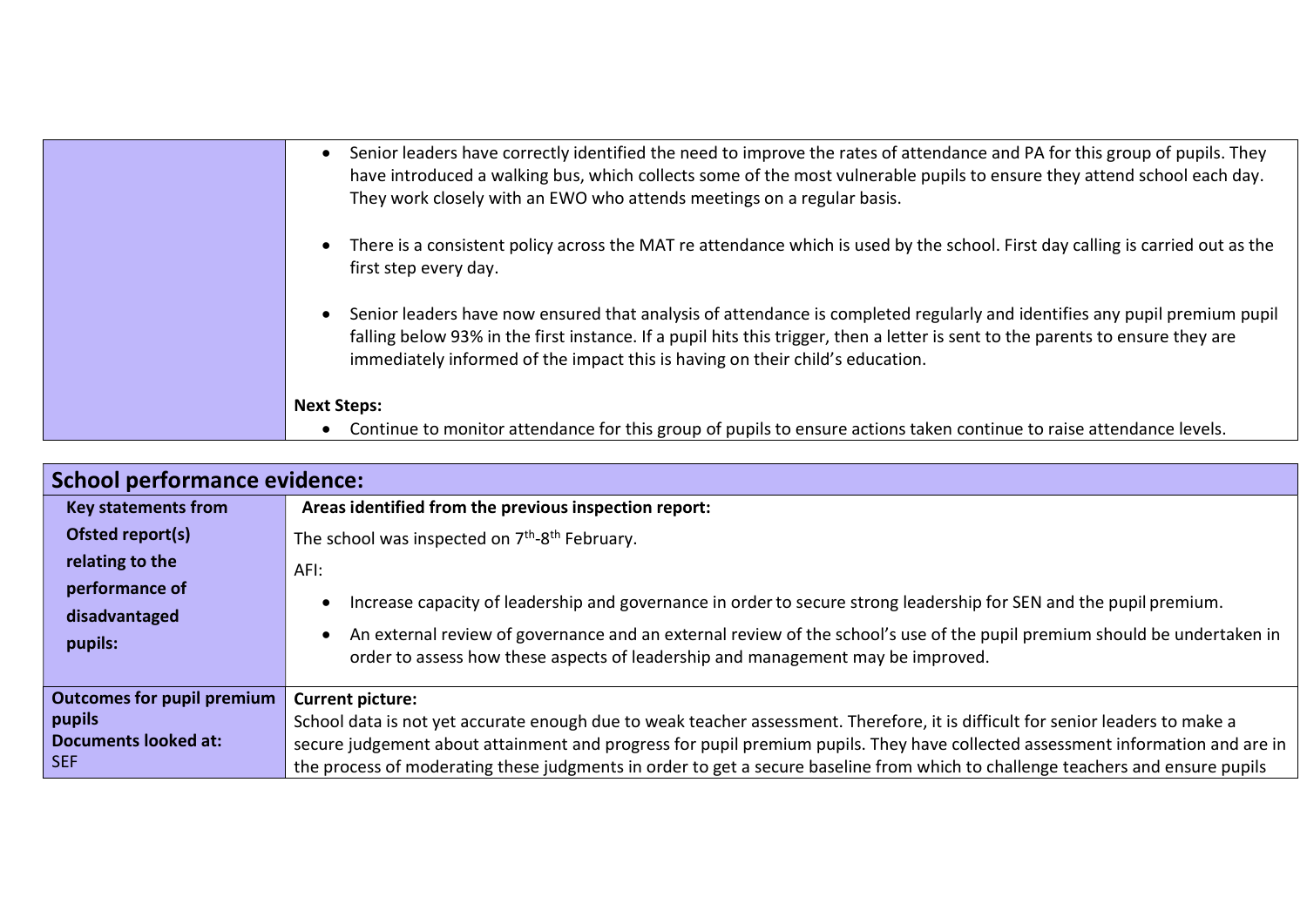| Pupil premium report<br>School assessment | are making progress.                                                                                                                                                                                                                                                                                                                                                                                                                                       |
|-------------------------------------------|------------------------------------------------------------------------------------------------------------------------------------------------------------------------------------------------------------------------------------------------------------------------------------------------------------------------------------------------------------------------------------------------------------------------------------------------------------|
| information                               | The school is aware that there are gaps in attainment and progress of pupil premium pupils and other pupils. As a result, they are<br>now closely looking at individual pupils and the progress they are making. This information is starting to be used to challenge<br>teachers more effectively. However, leaders are aware of the need to continue this challenge as they work on improving teaching<br>and learning across the school for all pupils. |
|                                           | Due to the inaccuracy of school data it is not clear how pupil premium pupils who may be underperforming are identified and                                                                                                                                                                                                                                                                                                                                |
|                                           | effectively supported.                                                                                                                                                                                                                                                                                                                                                                                                                                     |
|                                           | Ofsted Jan 2018:                                                                                                                                                                                                                                                                                                                                                                                                                                           |
|                                           | Leaders recognise that they are not doing enough to diminish the difference for disadvantaged pupils. In most year<br>groups in key stage 2, the gaps in progress compared with other pupils remain very wide and show little sign of<br>improving.                                                                                                                                                                                                        |
|                                           | <b>Next Steps:</b>                                                                                                                                                                                                                                                                                                                                                                                                                                         |
|                                           | Ensure that assessment information for pupil premium pupils is accurate and used effectively to challenge and set robust<br>improvement targets with teachers.                                                                                                                                                                                                                                                                                             |
|                                           | Ensure teachers' assessment information is moderated regularly to ensure teachers accurately identify what these pupils<br>can and cannot do.                                                                                                                                                                                                                                                                                                              |
|                                           | Ensure baseline information is gathered by the end of June 2018. This information can then be used to inform interventions<br>and PPG spending.                                                                                                                                                                                                                                                                                                            |
| <b>Quality of the School's pupil</b>      | <b>Current picture:</b>                                                                                                                                                                                                                                                                                                                                                                                                                                    |
| premium statement (pupil                  | The school currently have a pupil premium report published on its website. However, this report does not clearly identify how the                                                                                                                                                                                                                                                                                                                          |
| premium strategy statement                | school will monitor and evaluate the impact of its spend. Specific barriers linked to the needs of the pupil premium pupils in the                                                                                                                                                                                                                                                                                                                         |
| from 2017-18):                            | school are not clearly identified. Therefore, leaders are not clear on how they are supporting these pupils to overcome these                                                                                                                                                                                                                                                                                                                              |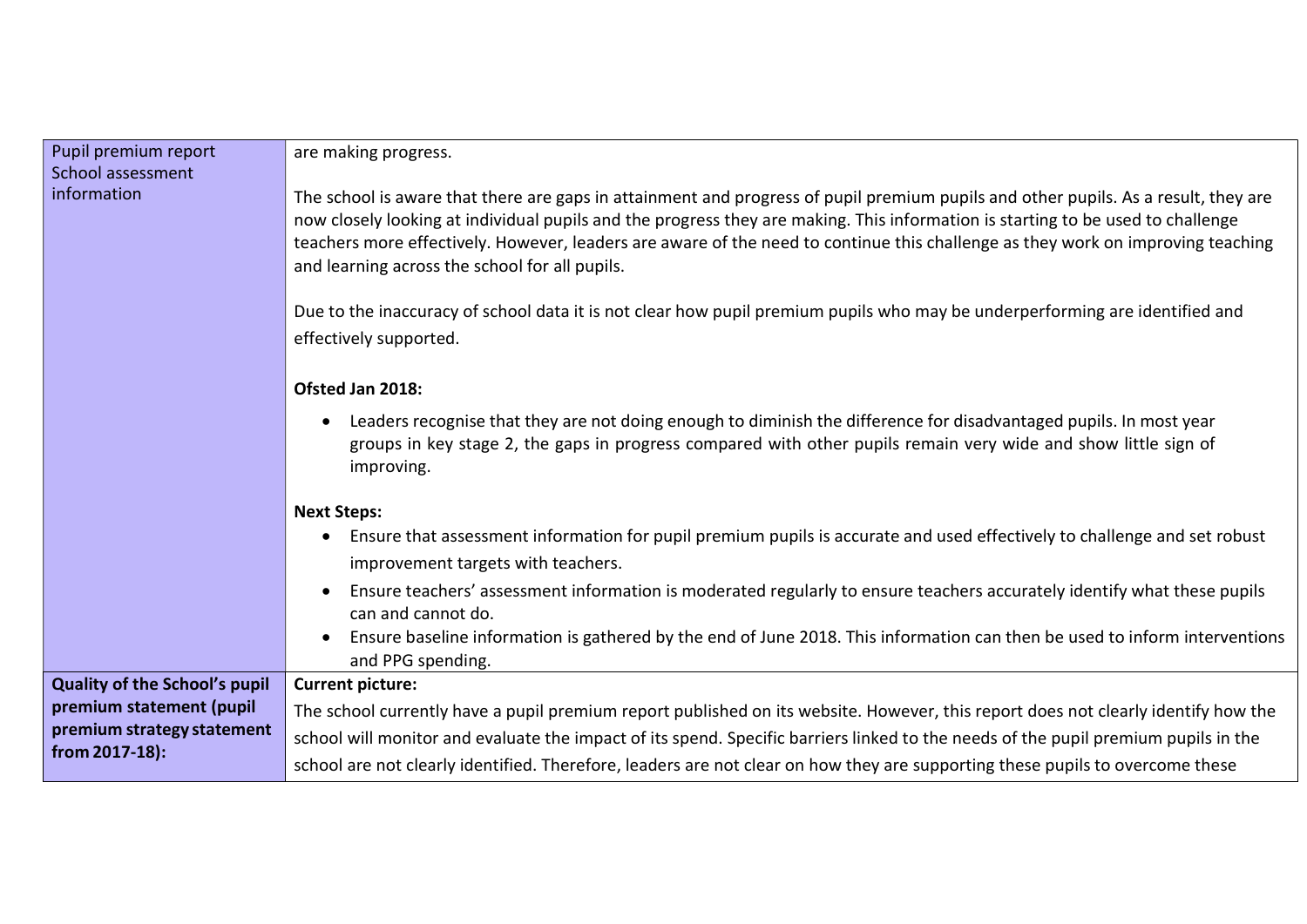|                       | barriers or what impact their spending is having on helping to address these.                                                                                                                                                                |
|-----------------------|----------------------------------------------------------------------------------------------------------------------------------------------------------------------------------------------------------------------------------------------|
|                       | The plan does not clearly describe how the school is planning to allocate funding to raise attainment and progress for<br>disadvantaged pupils and close gaps.                                                                               |
|                       | Leaders were honest and clear about the weaknesses in the report and know the plan needs to be sharper and more focused on<br>raising attainment and closing gaps. A lengthy discussion took place around how this report could be improved. |
|                       | <b>Next Steps:</b>                                                                                                                                                                                                                           |
|                       | When analysisng data look at specific groups. E.g. SEN, pupil premium pupils, boys, girls. This will help you identify if there<br>are any specific groups who may need additional support.                                                  |
|                       | Use the Education Endowment Foundation (EEF) website to research effective areas to spend funding on.                                                                                                                                        |
|                       | Ensure the report:<br>$\bullet$                                                                                                                                                                                                              |
|                       | identifies the specific barriers faced by your pupils                                                                                                                                                                                        |
|                       | identifies areas for development from robust and secure evidence                                                                                                                                                                             |
|                       | has clear and specific success criteria that can be measured<br>$\overline{\phantom{a}}$                                                                                                                                                     |
|                       | ensures actions are separate to success criteria<br>$\blacksquare$                                                                                                                                                                           |
|                       | is evaluated against its success criteria each half term.                                                                                                                                                                                    |
| <b>Leadership and</b> | <b>Current picture:</b>                                                                                                                                                                                                                      |
| management:           | A senior member of staff monitors pupil premium funding overseen by the Executive Headteacher. Leaders are fully aware of the                                                                                                                |
|                       | position the school is in and the challenges it faces to ensure pupil premium funding is used effectively to raise outcomes for these                                                                                                        |
|                       | pupils. They have started to track pupil data and are now focused on ensuring this information is accurate and robust. They                                                                                                                  |
|                       | carryout moderations every Friday. This is ensuring that all staff are constantly challenged to raise their expectations and improve                                                                                                         |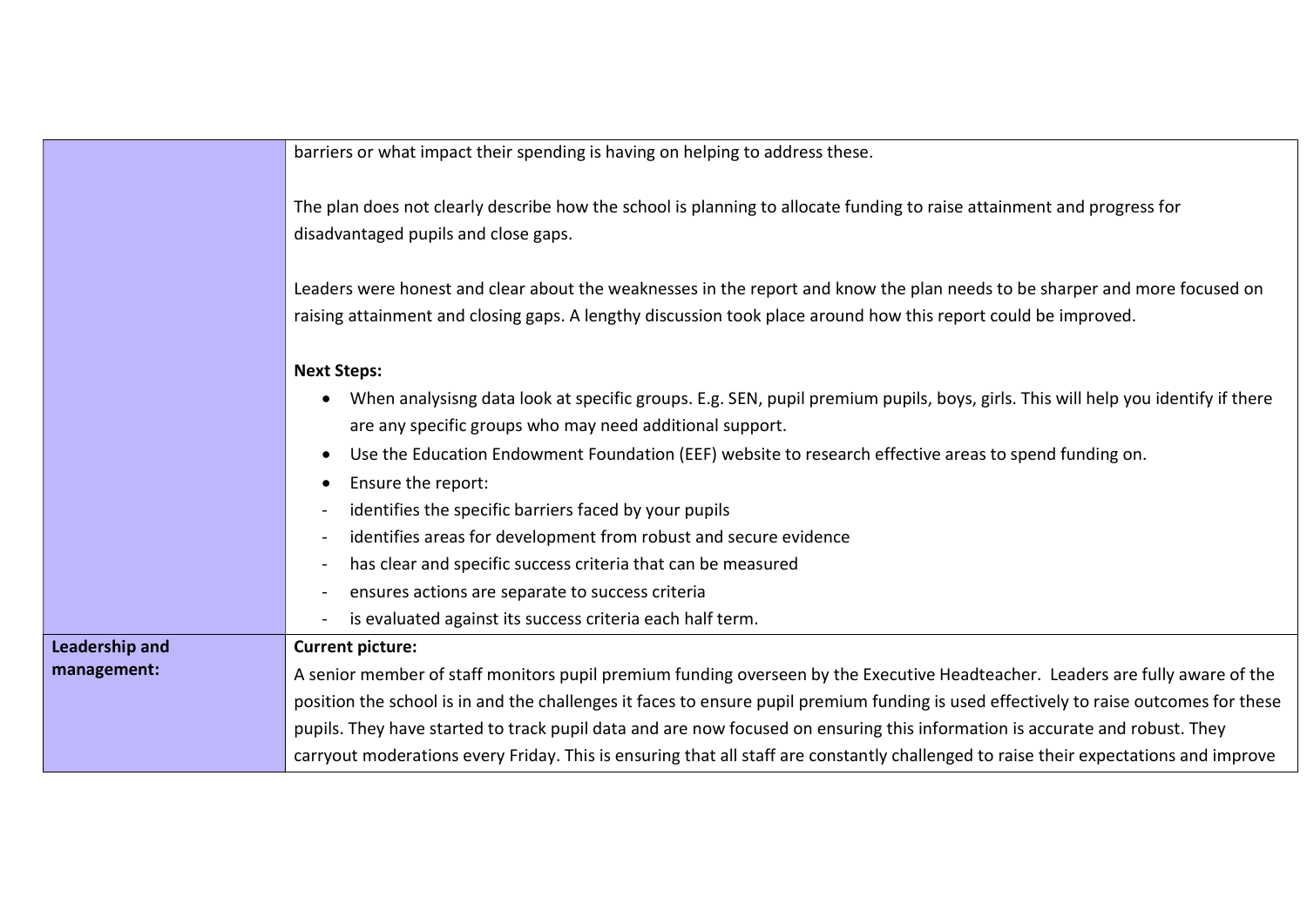their teacher assessment. They have systems in place to track individual pupils and the current information is used to hold pupil progress meetings with staff to make them accountable for the progress these pupils are making. This also makes staff aware of who the pupil premium pupils are. The impact of these systems relies on robustness of the data used. Therefore, the impact of this process is not yet fully effective.

The school uses a SIMs system to track the progress pupils make. Although mastery of the curriculum can be measured using this system this is a very linear approach. It is not clear from this system how pupils master the curriculum throughout their learning journey. (E.g. if pupils have secured a 2e at the start of the term are they then given the opportunity to master these skills? Are all pupils given the opportunity to master the curriculum at their level?)

## Next Steps:

- Ensure all assessment information is moderated to ensure an accurate baseline for the pupils.
- Ensure teacher assessments are constantly moderated in order to ensure accuracy.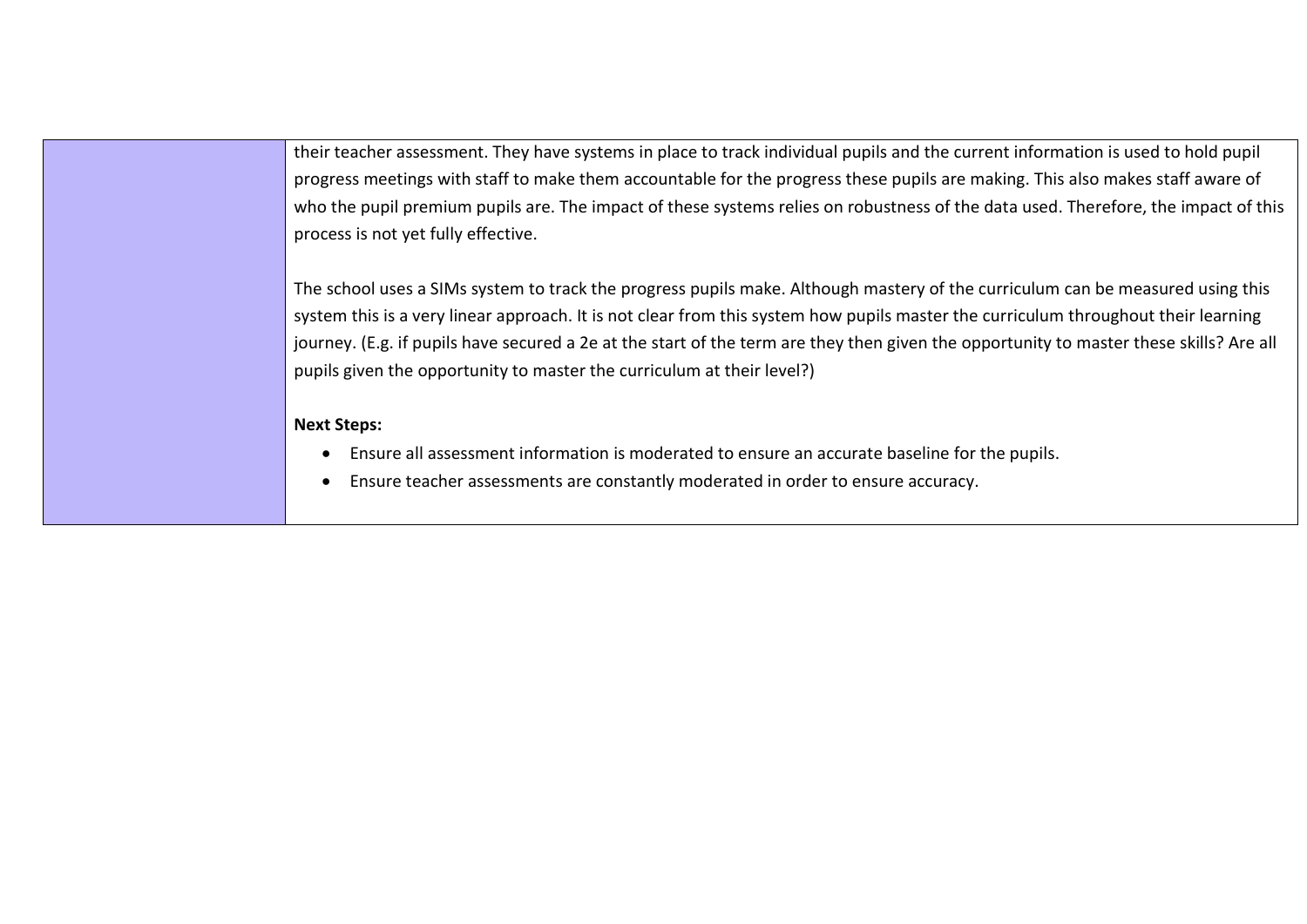| <b>Teaching and learning:</b> | <b>Current picture:</b>                                                                                                             |
|-------------------------------|-------------------------------------------------------------------------------------------------------------------------------------|
|                               | The school has recently been placed in a formal category. The new executive Headteacher and senior leaders are aware of the         |
|                               | need to raise the quality of teaching for all pupils.                                                                               |
|                               |                                                                                                                                     |
|                               | During the learning walk (KS1 only) it was evident that teachers were starting to use the self-assessment system implemented.       |
|                               | Pupils were able to talk about what this system meant and how they assessed themselves based on what they felt they had learnt.     |
|                               | The teacher then ticked this if they agree. The pupils could chose a green if they were confident and an orange/yellow if they felt |
|                               | they needed to continue working on this skill.                                                                                      |
|                               |                                                                                                                                     |
|                               | The school has also introduced a blue sticker for mastery. However, this was not evident in the pupil premium book looked at        |
|                               | during the learning walk. After discussion it was agreed that this sticker had been seen in some higher ability pupils' books in    |
|                               | lessons but not in higher ability pupil premium books. It was agreed that these pupils were not being challenged in these lessons.  |
|                               | Teachers are not yet ensuring pupil premium pupils are challenged appropriately in lessons.                                         |
|                               | The pupil premium pupils spoken to during this walk did not understand what the blue sticker was for.                               |
|                               | Leaders have already identified mastery in the curriculum as an area for development.                                               |
|                               | <b>Next Steps:</b>                                                                                                                  |
|                               | Continue to focus on developing mastery and the curriculum so that it meets the needs and challenges pupil premium                  |
|                               | pupils.                                                                                                                             |
|                               |                                                                                                                                     |
| <b>Recommendations:</b>       | Complete a pupil premium review within 6 months to check on the progress towards next steps.                                        |
|                               |                                                                                                                                     |